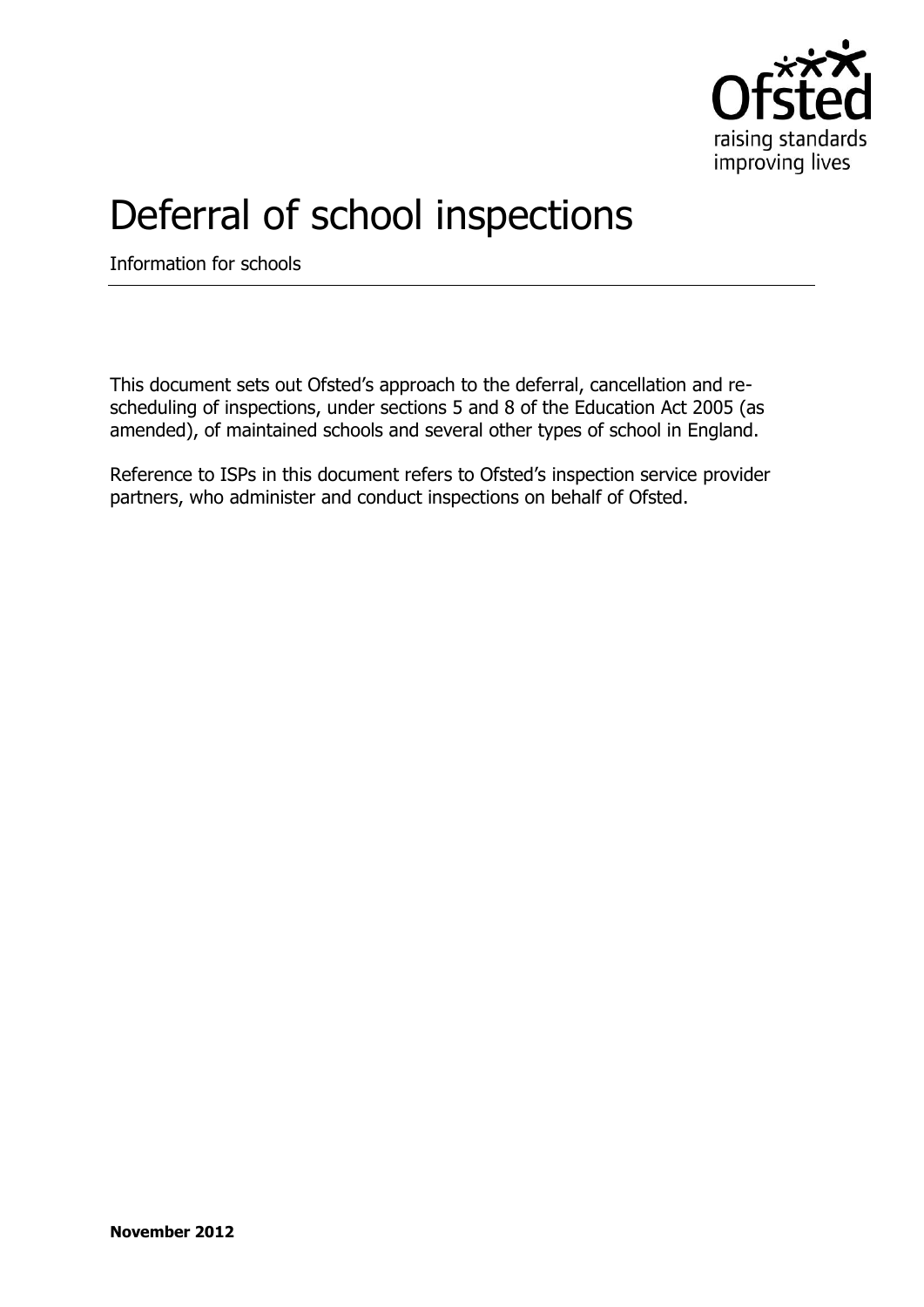

## **Deferral of school inspections<sup>1</sup>**

There are a limited number of circumstances in which a decision can be taken that an inspection should not go ahead on the planned dates. The purpose of this policy is to set out Ofsted's approach to the deferral, cancellation and re-scheduling of inspections. The policy does not apply to decisions to re-schedule the start date of an inspection within five working days.

Ofsted's policy is that deferral or cancellation should only be granted if:

- The headteacher or the appropriate authority or a member of the school's senior management team is subject to a current police investigation which would be compromised by an inspection of the school.
- The school has experienced a recent major incident, such as a fatal accident to a pupil or member of staff.
- The school is due to close and Her Majesty's Chief Inspector (HMCI) has decided, in accordance with sections 5 and 8 of the Education Act 2005 that no useful purpose will be served in inspecting it. This should normally only apply when:
	- having followed the required statutory process, the proposed closure has been formally approved by a decision of the local authority (LA) or the Schools Adjudicator, as appropriate, under the school organisation statutory local decision making regime
	- $-$  the date of closure is within six months of the inspection.
- HMCI agrees that the inspection is likely to cause significant disruption to the provision of education or distress to many pupils within the school.
- $\blacksquare$  The school is closed to all pupils for example, owing to a staff training day or adverse weather conditions – for at least half of the period for which the inspection has been scheduled.
- $\blacksquare$  At least three quarters of the pupils will not be at school for example, owing to a school trip or a religious festival – for at least half of the period for which the inspection has been scheduled.
- $\blacksquare$  The school has very recently converted to become an academy school in such circumstances HMCI reserves the right to schedule the academy's first inspection at a later date.
- Other exceptional circumstances which, in the judgement of Ofsted's Regional Director (RD), justify deferral or cancellation of the inspection.

j

 $1$  Under sections 5 and 8 of the Education Act 2005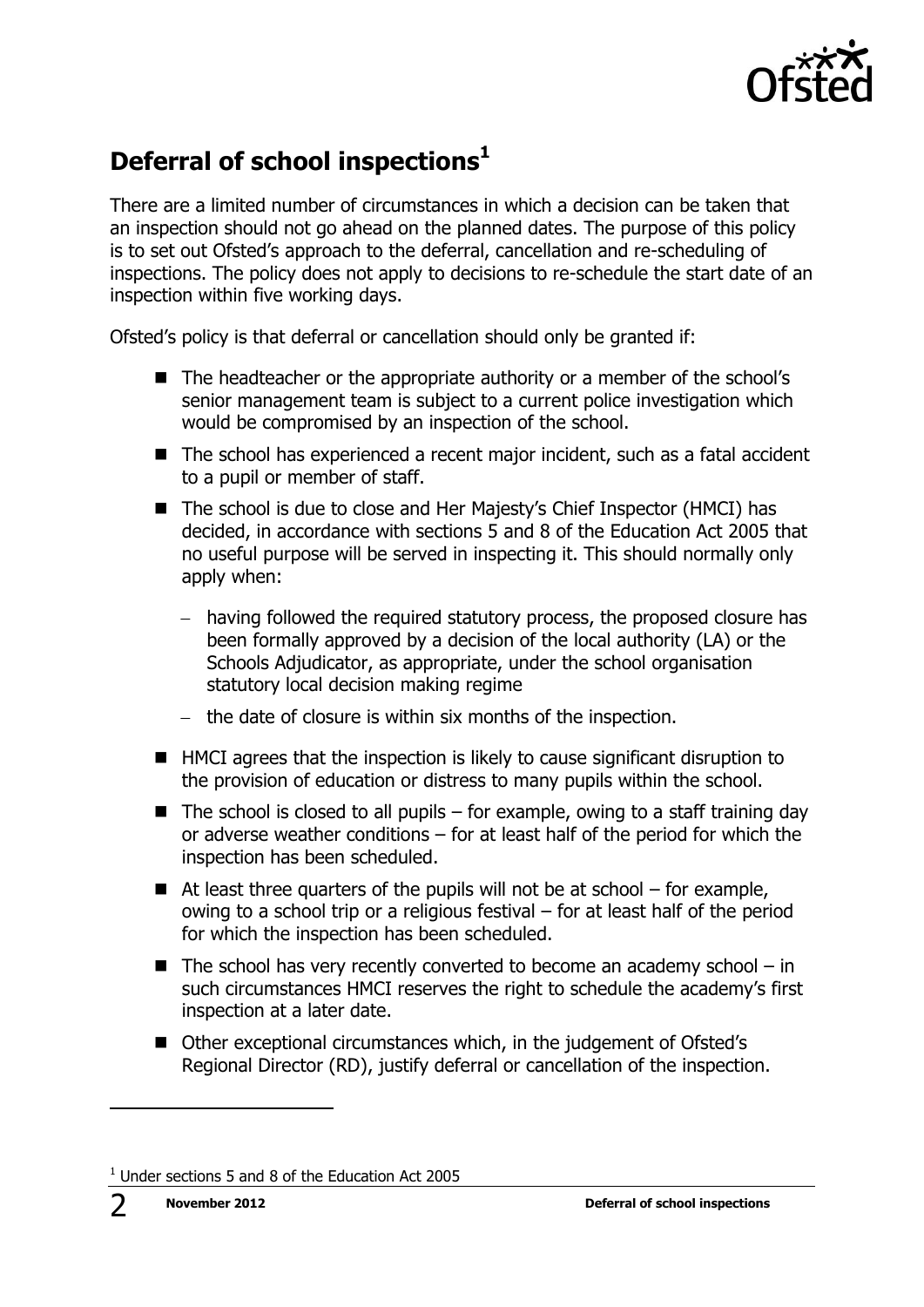

The nature of such circumstances should be recorded fully.

Applications to defer a planned inspection on the grounds that the headteacher is out of school will not be accepted as pupils at the school are still receiving education. However, in the case of a section 8 monitoring inspection for a school judged as 'requires improvement', Ofsted considers that the contribution of the headteacher is key in ascertaining the likely pattern of future support and challenge for the school. Ofsted may, therefore, defer the section 8 monitoring inspection if the headteacher is out of school, unless the headteacher is absent for a prolonged period of time, for example, due to ill-health.

In the case of illness or death of the headteacher, the RD will determine whether the inspection will take place.

Building work will not be a reason for deferral if pupils are in the school.

Subject to the discretion of the RD, the criteria for deferral and cancellation will also be applied to decisions to re-schedule or to accept scheduling requests.

## **Deferral Process**

The chart below is the process followed by lead inspectors.